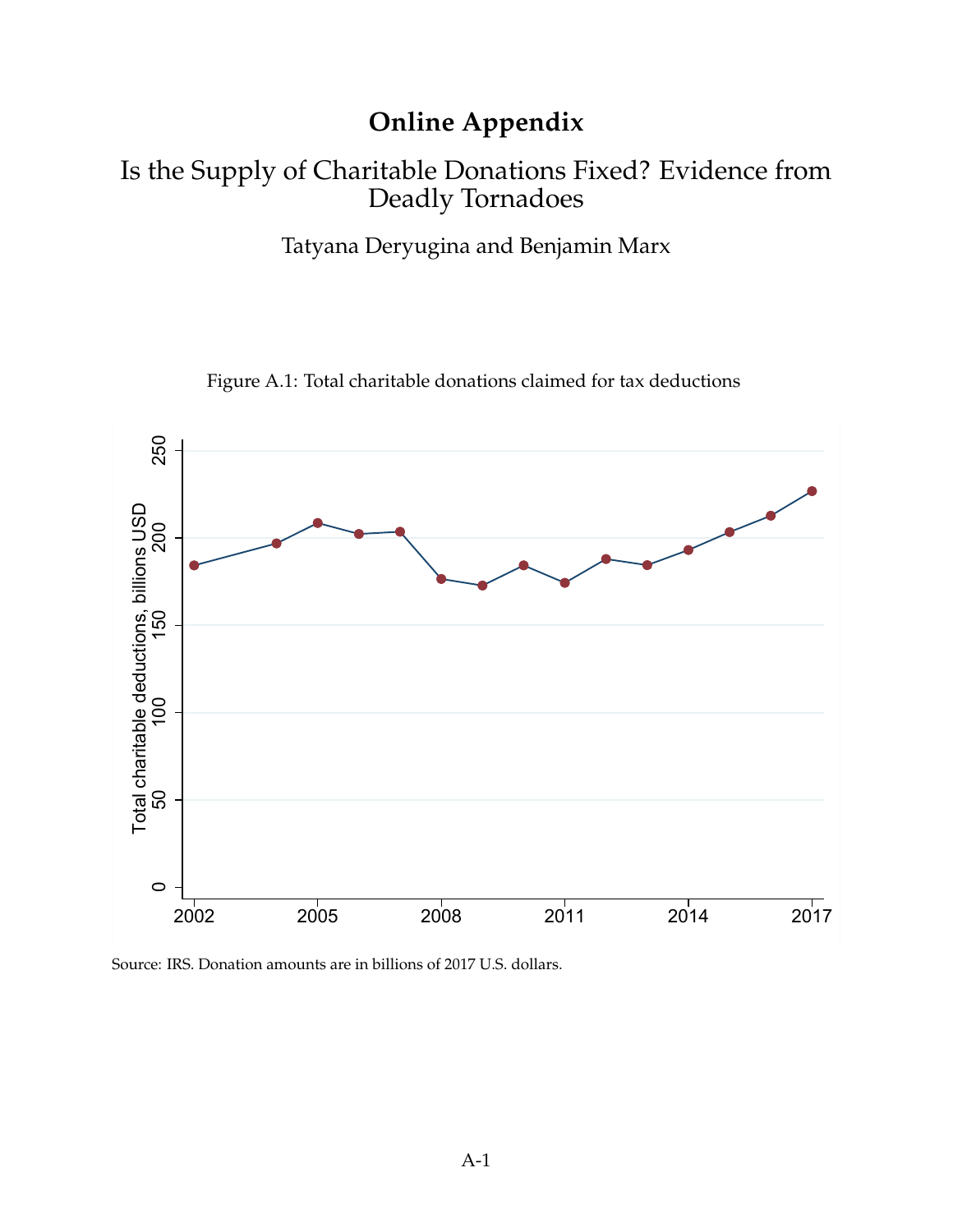

Figure A.2: Fatalities and injuries caused by tornadoes, by month (2002–2017)

Source: NOAA. Black circles connected by the dashed blue line correspond to the total number of tornadocaused fatalities in a given month over the time period 2002–2017. The scale for fatalities is indicated by the left y-axis. Black diamonds connected by the solid red line correspond to the total number of tornadocaused injuries in a given month over the time period 2002–2017. The scale for injuries is indicated by the right y-axis.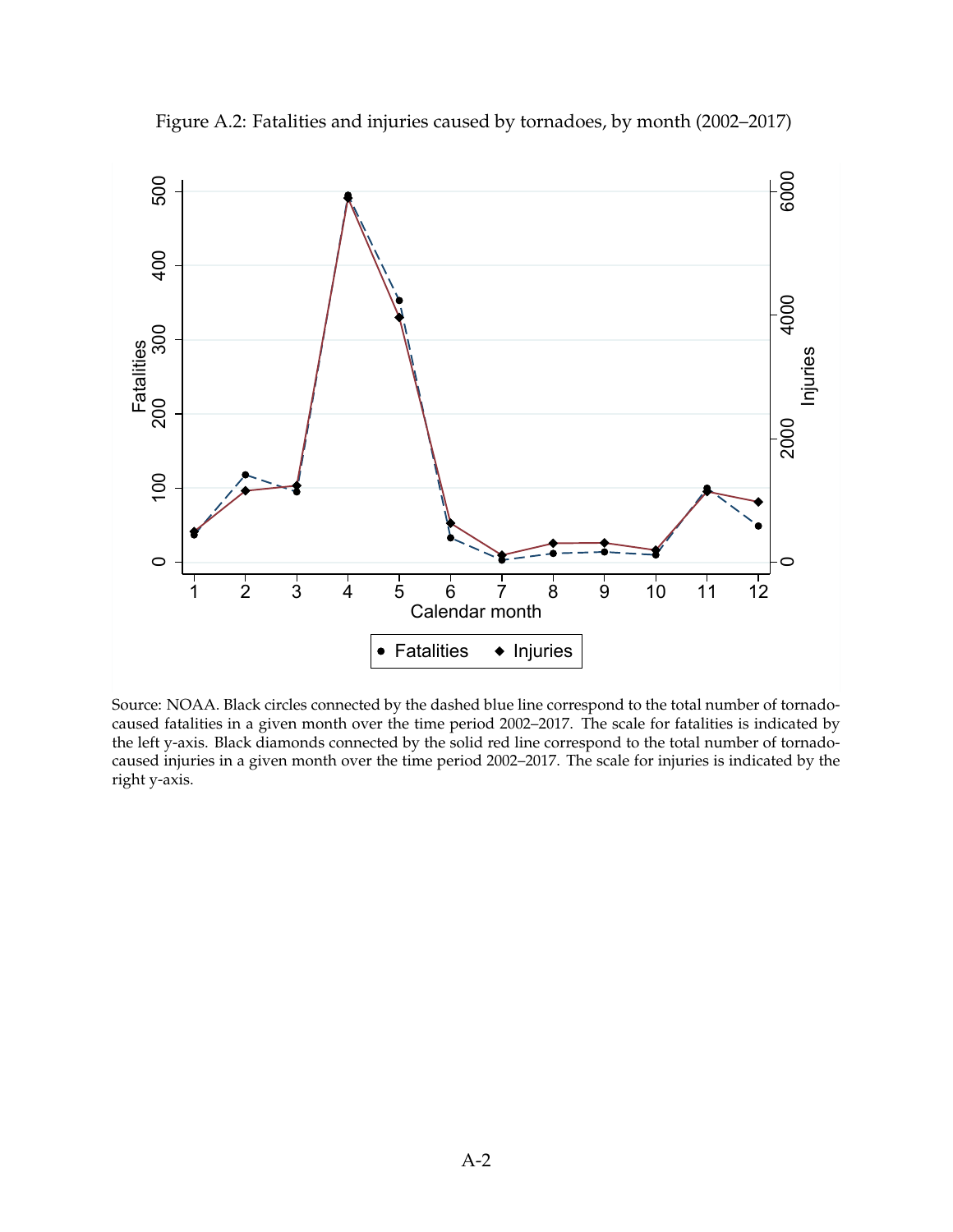|                                | (1)<br>Mean | (2)<br>Median                   | (3)<br>Std. dev. | $\scriptstyle{(4)}$<br>Max. | (5)<br>Obs. |
|--------------------------------|-------------|---------------------------------|------------------|-----------------------------|-------------|
|                                |             | Panel A: All damaging tornadoes |                  |                             |             |
| Fatalities                     | 0.16        | $\theta$                        | 2.26             | 158                         | 8,438       |
| Injuries                       | 1.95        | 0                               | 23.88            | 1,500                       | 8,438       |
| Property damage (millions USD) | 3.11        | 0                               | 52.43            | 2,800                       | 8,438       |
|                                |             | Panel B: Fatal tornadoes        |                  |                             |             |
| Fatalities                     | 4.03        | 2                               | 10.77            | 158                         | 327         |
| Injuries                       | 34.80       | 9                               | 114.90           | 1,500                       | 327         |
| Property damage (millions USD) | 50.74       | 2                               | 251.34           | 2,800                       | 327         |

### Table A.1: Tornado-level summary statistics

Notes: Source is the National Oceanic and Atmospheric Administration's Tornado Database. The unit of observation is a tornado. Panel A shows summary statistics for all tornadoes with reported property damage, fatalities, or injuries. Pabel B shows summary statistics for all tornadoes with reported fatalities.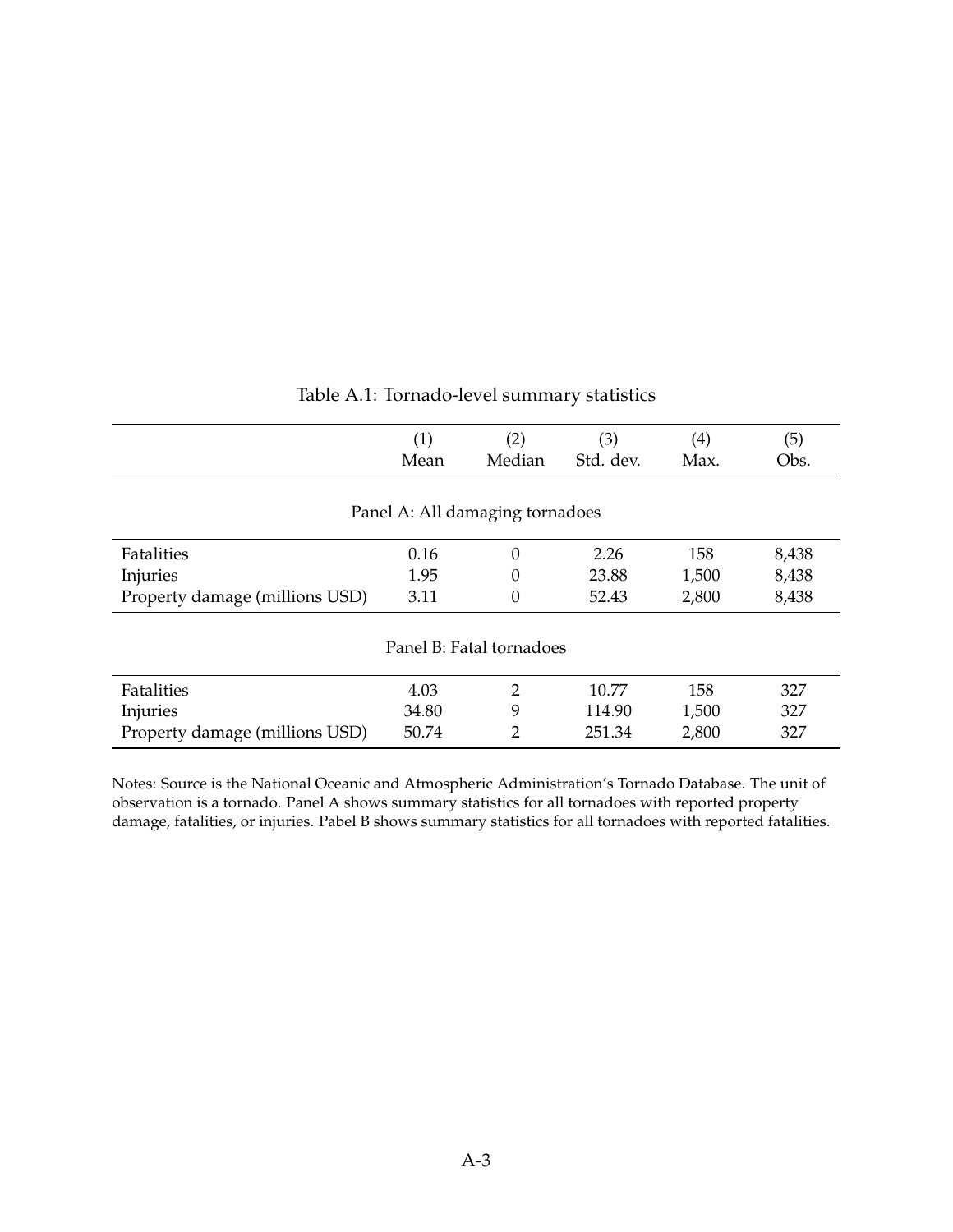|                                    | (1)<br>Tornado<br>within 20<br>miles | (2)<br>No tornado<br>within 20<br>miles | (3)<br>In-state<br>tornado $>$<br>20 miles<br>away | (4)<br>No in-state<br>tornado $>$<br>20 miles<br>away |
|------------------------------------|--------------------------------------|-----------------------------------------|----------------------------------------------------|-------------------------------------------------------|
|                                    |                                      |                                         |                                                    |                                                       |
|                                    | Panel A: Levels                      |                                         |                                                    |                                                       |
| Contributions received (mill. USD) | 2.21                                 | 1.38                                    | 1.30                                               | 1.73                                                  |
|                                    | (19.15)                              | (16.39)                                 | (13.03)                                            | (20.73)                                               |
| Total expenses (mill. USD)         | 7.70                                 | 5.13                                    | 5.53                                               | 5.32                                                  |
|                                    | (67.40)                              | (51.99)                                 | (52.47)                                            | (56.27)                                               |
| Total revenue (mill. USD)          | 13.42                                | 7.32                                    | 7.77                                               | 8.47                                                  |
|                                    | (218.04)                             | (96.66)                                 | (100.91)                                           | (138.68)                                              |
|                                    |                                      |                                         |                                                    |                                                       |
|                                    | Panel B: Trends                      |                                         |                                                    |                                                       |
| Contributions received (mill. USD) | 0.0155                               | 0.0365                                  | $-0.0163$                                          | 0.0482                                                |
| Total revenue (mill. USD)          | $-0.1468$                            | 0.2976                                  | $-0.1637$                                          | 0.3731                                                |
| Total expenses (mill. USD)         | 0.0802                               | 0.1861                                  | $-0.0330$                                          | 0.2163                                                |
| Contributions received (IHS)       | 0.0053                               | $-0.0027$                               | 0.0019                                             | $-0.0030$                                             |
| Total revenue (IHS)                | 0.0041                               | 0.0001                                  | 0.0044                                             | $-0.0019$                                             |
| Total expenses (IHS)               | 0.0010                               | 0.0156                                  | 0.0007                                             | 0.0153                                                |
| Number of charities                | 39344                                | 375392                                  | 199994                                             | 214742                                                |

Table A.2: Summary statistics, charity information returns

Notes: Sources are the National Oceanic and Atmospheric Administration's Tornado Database and the Internal Revenue Service. The unit of observation in panel A is an EIN. The unit of observation in panel B is EIN-year. Dollar values are inflation-adjusted to 2017 dollars. Panel A is based on the year 2002. Standard errors are in parentheses. Panel B includes years 2002–2016. Test statistics are based on standard errors that are clustered by state.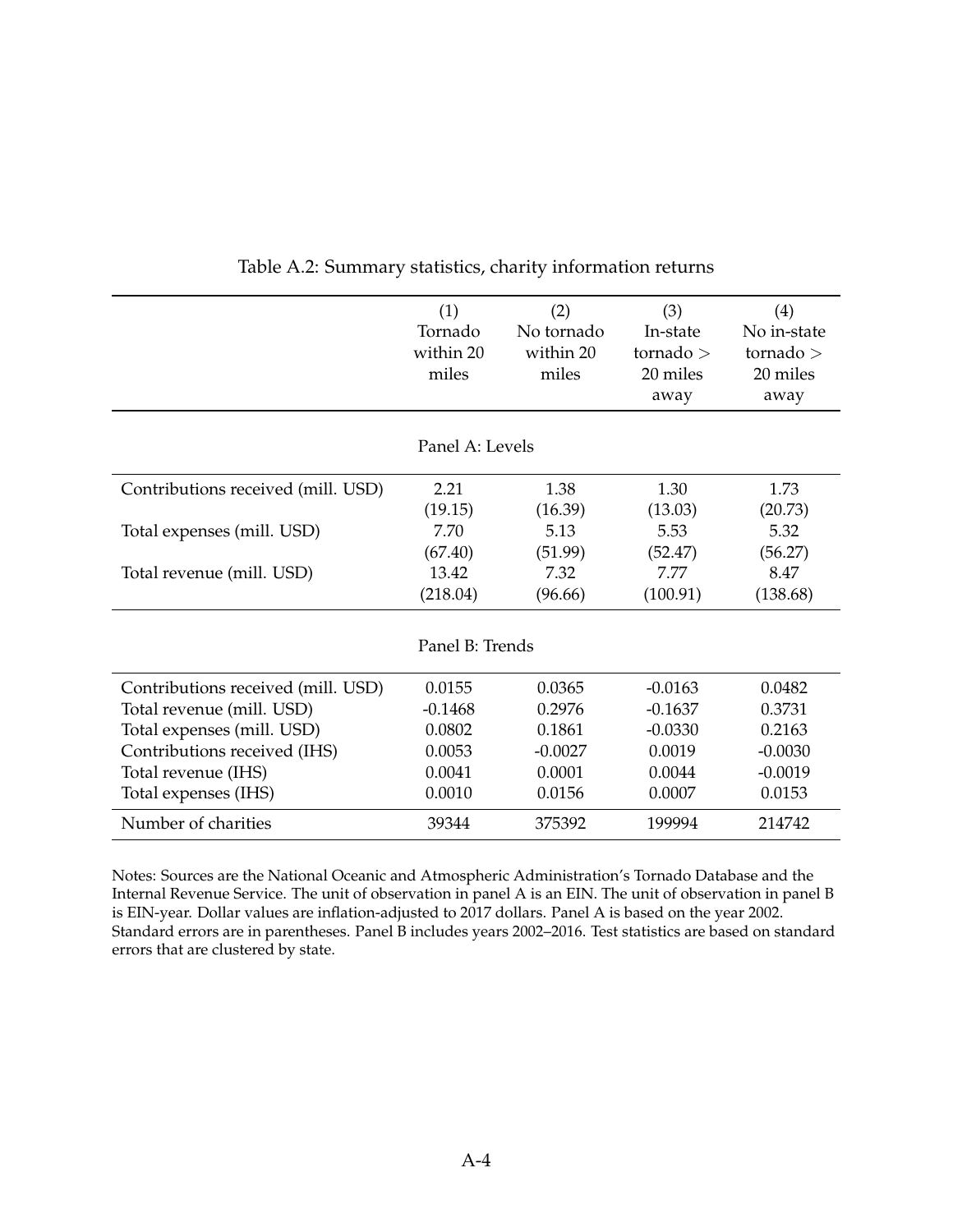|                                       | $\left(1\right)$<br>Returns (IHS) | $\left( 2\right)$<br>AGI (IHS) | (3)<br>Returns with<br>contributions (IHS) |
|---------------------------------------|-----------------------------------|--------------------------------|--------------------------------------------|
| In-state fatalities, 0–20 miles (IHS) | 0.0017                            | 0.0013                         | 0.0020                                     |
|                                       | (0.0012)                          | (0.0019)                       | (0.0019)                                   |
| In-state fatalities, 20+ miles (IHS)  | $-0.00015$                        | 0.00076                        | 0.0020                                     |
|                                       | (0.00060)                         | (0.0016)                       | (0.0020)                                   |
| <i><b>Observations</b></i>            | 368,120                           | 368,120                        | 341,511                                    |
| Adj. R-squared                        | 1.0                               | 0.99                           | 1.0                                        |

Table A.3: Effect of fatal tornadoes on the number of returns, adjusted gross income, and number of returns with contributions

Notes: The table reports estimates of the effect of nearby tornado fatalities on the total reported income and the number of returns filed. The dependent variable is specified above each column. All regressions include ZIP Code fixed effects; year fixed effects that vary by AGI ventile; and 3-digit-ZIP linear time trends. The specification in column (3) additionally includes cubic functions of the number of tax returns and total AGI. Standard errors (in parentheses) are clustered by state.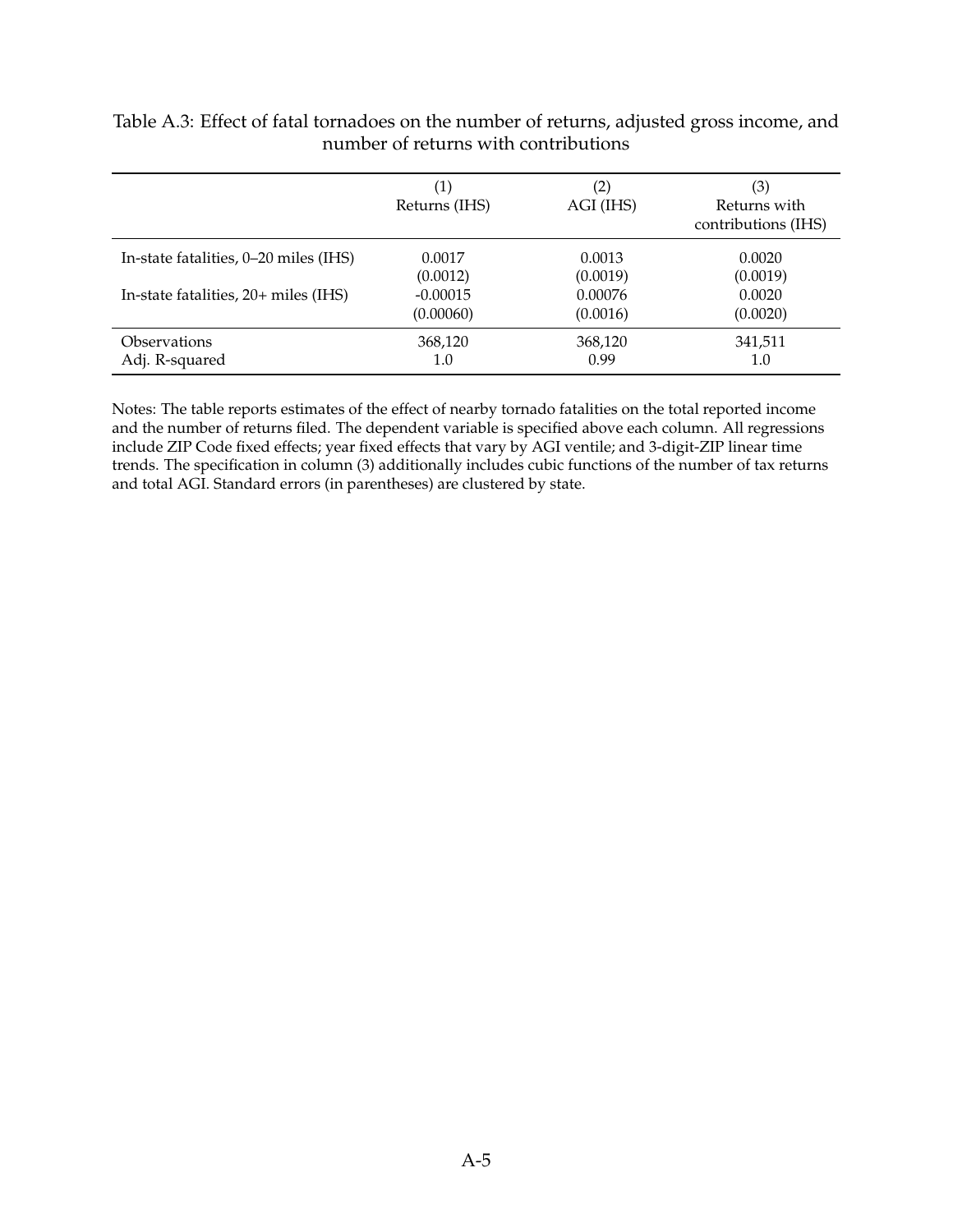|                          | $\left( 1\right)$ | $\left( 2\right)$ | (3)        | $\scriptstyle{(4)}$ |
|--------------------------|-------------------|-------------------|------------|---------------------|
| 0–20 miles, IHS          | 0.0010            | 0.00069           | $-0.00025$ | $-0.00041$          |
|                          | (0.0023)          | (0.0024)          | (0.0021)   | (0.0022)            |
| 20+ miles, IHS           | 0.0028            | 0.0040            | 0.0032     | 0.0040              |
|                          | (0.0014)          | (0.0016)          | (0.0015)   | (0.0019)            |
| Lead fatality controls   |                   | Yes               |            | Yes                 |
| Lagged fatality controls |                   |                   | Yes        | Yes                 |
| <b>Observations</b>      | 368,120           | 313,388           | 313,388    | 286,479             |
| Adj. R-squared           | 0.99              | 0.99              | 0.99       | 0.99                |

#### Table A.4: Effect of fatal tornadoes on charitable donations, controlling for fatality leads and lags

Notes: The table reports estimates of a version of equation [\(1\)](#page--1-0) that controls for leads and lags of tornado fatalities. The dependent variable is the inverse hyperbolic sine of donations reported on individual tax returns. The unit of observation is a ZIP-Code-year. All tornado fatalities are measured on an in-state basis. All regressions include ZIP Code fixed effects; year fixed effects that vary by AGI ventile; 3-digit-ZIP linear time trends; and cubic functions of the number of tax returns and total AGI. Standard errors (in parentheses) are clustered by state.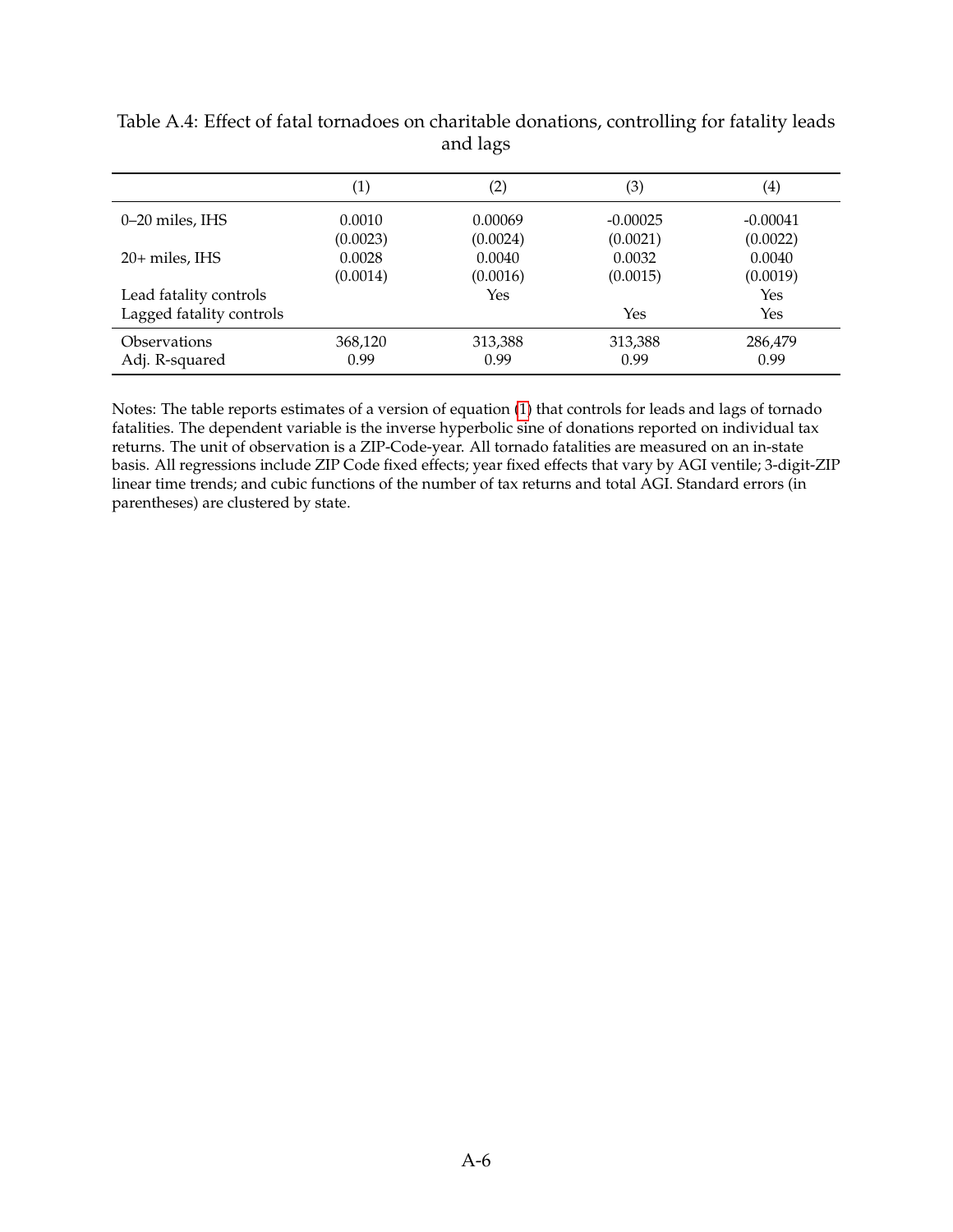|                                          | (1)      | (2)      | (3)      | $\left( 4\right)$ | (5)      | (6)       |
|------------------------------------------|----------|----------|----------|-------------------|----------|-----------|
| In-state fatalities 0-20 miles away, IHS | 0.0010   | 0.0027   | 0.0050   | 0.00073           | 0.0013   | 0.0014    |
|                                          | (0.0023) | (0.0028) | (0.0034) | (0.0023)          | (0.0022) | (0.0012)  |
| In-state fatalities 20+ miles away, IHS  | 0.0028   | 0.0032   | 0.0062   | 0.0025            | 0.0028   | 0.0025    |
|                                          | (0.0014) | (0.0021) | (0.0019) | (0.0014)          | (0.0013) | (0.00078) |
| Cubic in AGI and returns                 | Yes      | Yes      |          | Yes               | Yes      | Yes       |
| ZIP3 trends                              | Yes      |          |          | Yes               | Yes      | Yes       |
| Exclude never-treated ZIPs               |          |          |          | Yes               |          |           |
| Balanced panel                           |          |          |          |                   | Yes      |           |
| Spatially clustered standard errors      |          |          |          |                   |          | Yes       |
| Observations                             | 368,120  | 368,120  | 368,120  | 288,691           | 342,075  | 361,345   |
| Adj. R-squared                           | 0.99     | 0.99     | 0.99     | 0.99              | 0.99     | 0.99      |

Table A.5: Effect of fatal tornadoes on charitable donations, alternative specifications

Notes: The table reports estimates of a version of equation [\(1\)](#page--1-0). The dependent variable is the inverse hyperbolic sine of donations reported on individual tax returns. The unit of observation is a ZIP-Code-year. All regressions include ZIP Code and AGI-ventile-by-year fixed effects. Standard errors in column (6) are calculated using spatial clustering with a 200-mile bandwidth and an autocorrelation coefficient of 2 (Conley, 1999). Standard errors (in parentheses) in all other columns are clustered by state.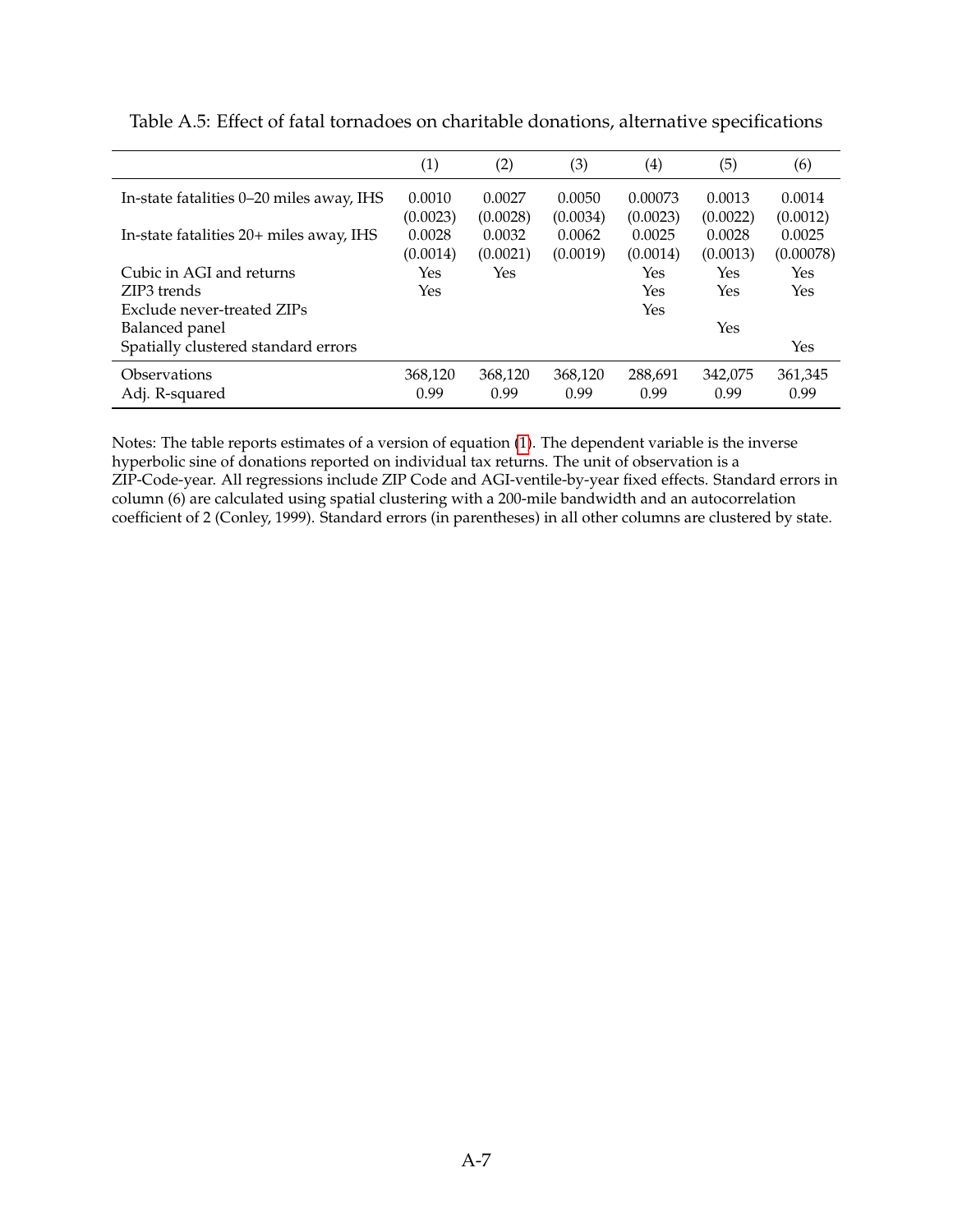|                            | $\left( 1\right)$  | $\left( 2\right)$  | (3)                | $\scriptstyle{(4)}$ |
|----------------------------|--------------------|--------------------|--------------------|---------------------|
| 0–X miles, IHS             | 0.0028             | 0.0010             | 0.00075            | 0.0019              |
| X+ miles, IHS              | (0.0029)<br>0.0027 | (0.0023)<br>0.0028 | (0.0021)<br>0.0028 | (0.0018)<br>0.0026  |
|                            | (0.0014)           | (0.0014)           | (0.0014)           | (0.0015)            |
| X                          | 10                 | 20                 | 30                 | 40                  |
| <i><b>Observations</b></i> | 368,120            | 368,120            | 368,120            | 368,120             |
| Adj. R-squared             | 0.99               | 0.99               | 0.99               | 0.99                |

Table A.6: Effect of fatal tornadoes on charitable donations, varying the distance band

Notes: The table reports estimates of a version of equation [\(1\)](#page--1-0) that varies the radius around the location struck by the tornado. The dependent variable is the inverse hyperbolic sine of donations reported on individual tax returns. The unit of observation is a ZIP-Code-year. All tornado fatalities are measured on an in-state basis. All regressions include ZIP Code fixed effects; year fixed effects that vary by AGI ventile; 3-digit-ZIP linear time trends; and cubic functions of the number of tax returns and total AGI. X denotes the upper bound of the distance (in miles) over which tornado fatalities are aggregated. Standard errors (in parentheses) are clustered by state.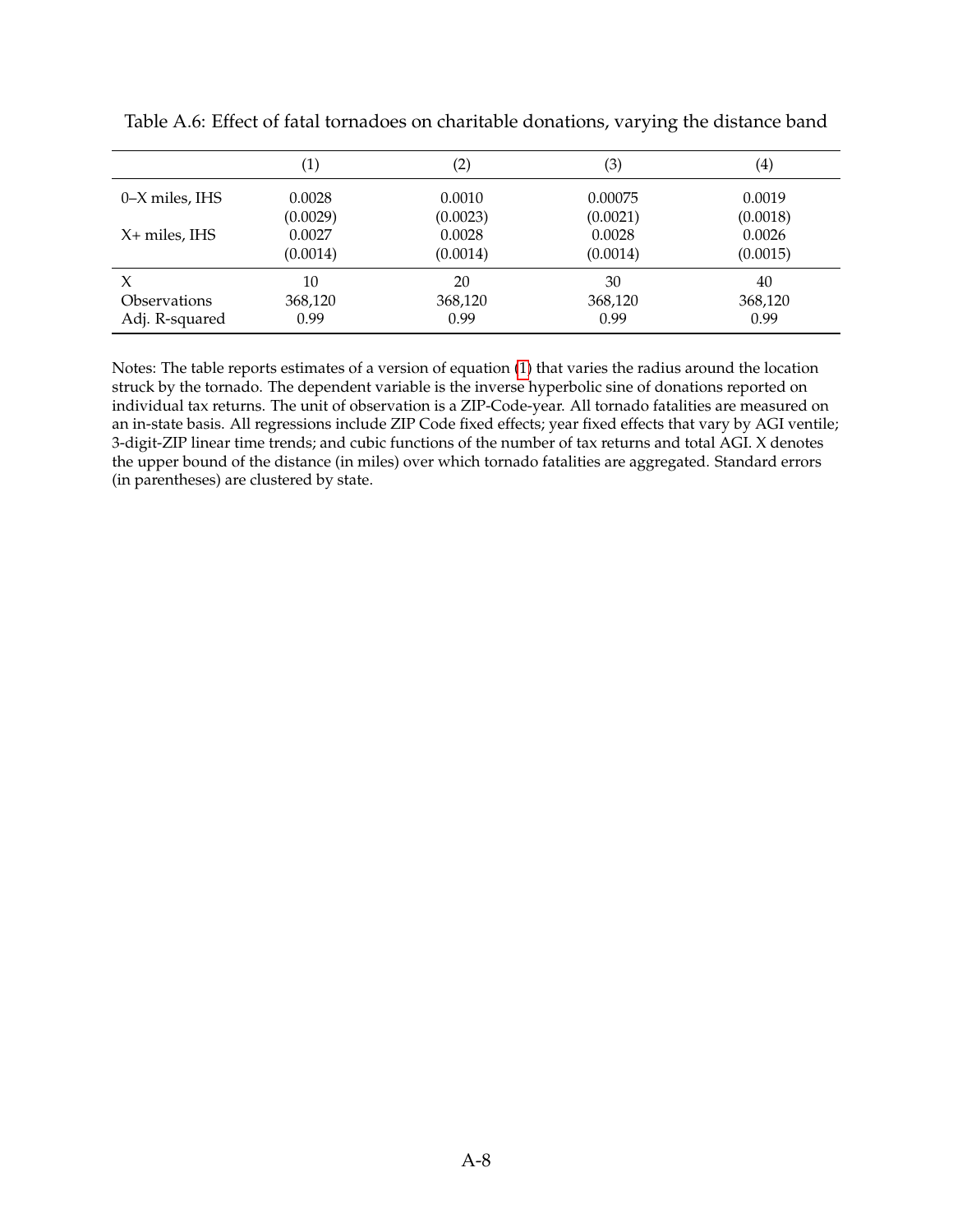|                                          | $\left( 1\right)$ | (2)       | (3)        | $\scriptstyle{(4)}$ |
|------------------------------------------|-------------------|-----------|------------|---------------------|
| In-state fatalities 0-20 miles away, IHS | 0.0061            | 0.0062    | 0.0072     | 0.0075              |
|                                          | (0.0036)          | (0.0036)  | (0.0035)   | (0.0036)            |
| In-state fatalities 20+ miles away, IHS  | 0.00046           | 0.00054   | $-0.00018$ | $-6.7e-06$          |
|                                          | (0.0015)          | (0.0015)  | (0.0015)   | (0.0014)            |
| Largest percentile included              | 100               | 99        | 95         | 90                  |
| Observations                             | 3,219,489         | 3,192,758 | 3,083,262  | 2,942,416           |
| Adj. R-squared                           | 0.85              | 0.84      | 0.83       | 0.82                |

Table A.7: Effect of fatal tornadoes on contributions collected by charities, excluding largest charities

Notes: The table reports estimates of equation [\(1\)](#page--1-0). The dependent variable is the inverse hyperbolic sine of annual contributions collected by a charity. Charities with maximum annual revenue exceeding the percentile specified in each column are excluded from the sample. All regressions include EIN and year fixed effects, as well as 3-digit-ZIP linear time trends. Standard errors (in parentheses) are clustered by state.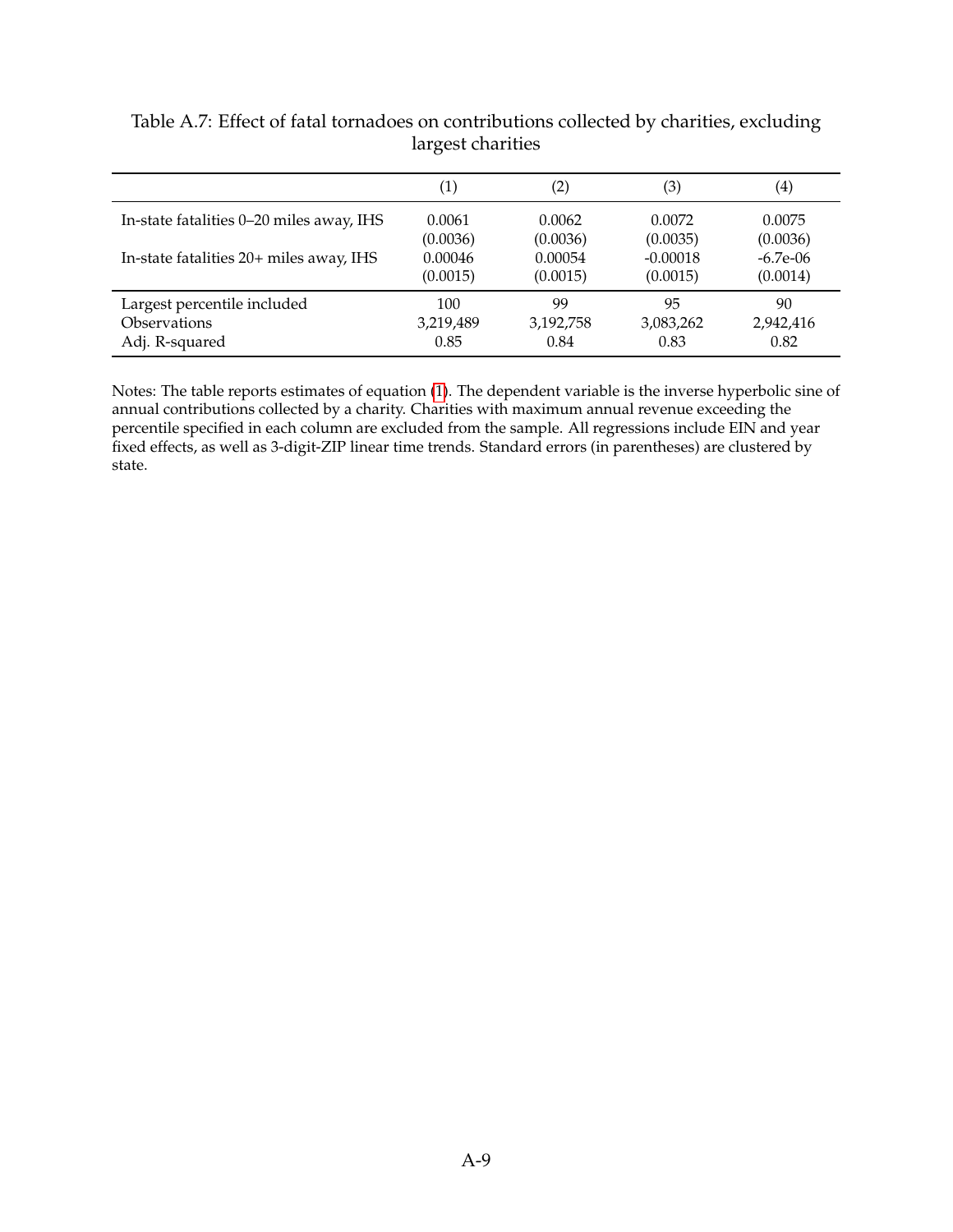|                                                     | (1)                | (2)                | (3)                            |
|-----------------------------------------------------|--------------------|--------------------|--------------------------------|
| In-state fatalities 0–20 miles away, IHS            | 0.0049<br>(0.0035) | 0.0047<br>(0.0035) |                                |
| In-state fatalities 20+ miles away, IHS             |                    | 0.00078            | 0.00078                        |
| Satefy and disaster * IHS(in-state fat. 0–20 miles) |                    | (0.0016)           | (0.0016)<br>0.019<br>(0.029)   |
| Arts * IHS(in-state fat. 0–20 miles)                |                    |                    | $-0.0046$                      |
| Education * IHS(in-state fat. 0–20 miles)           |                    |                    | (0.0089)<br>0.022              |
| Health * IHS(in-state fat. 0–20 miles)              |                    |                    | (0.0080)<br>$-0.0020$          |
| Human services * IHS(in-state fat. 0–20 miles)      |                    |                    | (0.015)<br>$-0.0024$           |
| Other * IHS(in-state fat. 0–20 miles)               |                    |                    | (0.0090)<br>0.0038<br>(0.0040) |
| Observations<br>Adj. R-squared                      | 3,025,885<br>0.83  | 3,025,885<br>0.83  | 3,025,885<br>0.83              |

### Table A.8: Effect of fatal tornadoes on contributions collected by charities, excluding 2003 data

Notes: The table reports estimates of equation [\(1\)](#page--1-0). The dependent variable is the inverse hyperbolic sine of annual contributions collected by a charity. To conform with coverage of the individual income tax data, this sample excludes the year 2003. All regressions include EIN and year fixed effects, as well as 3-digit-ZIP linear time trends. Standard errors (in parentheses) are clustered by state.